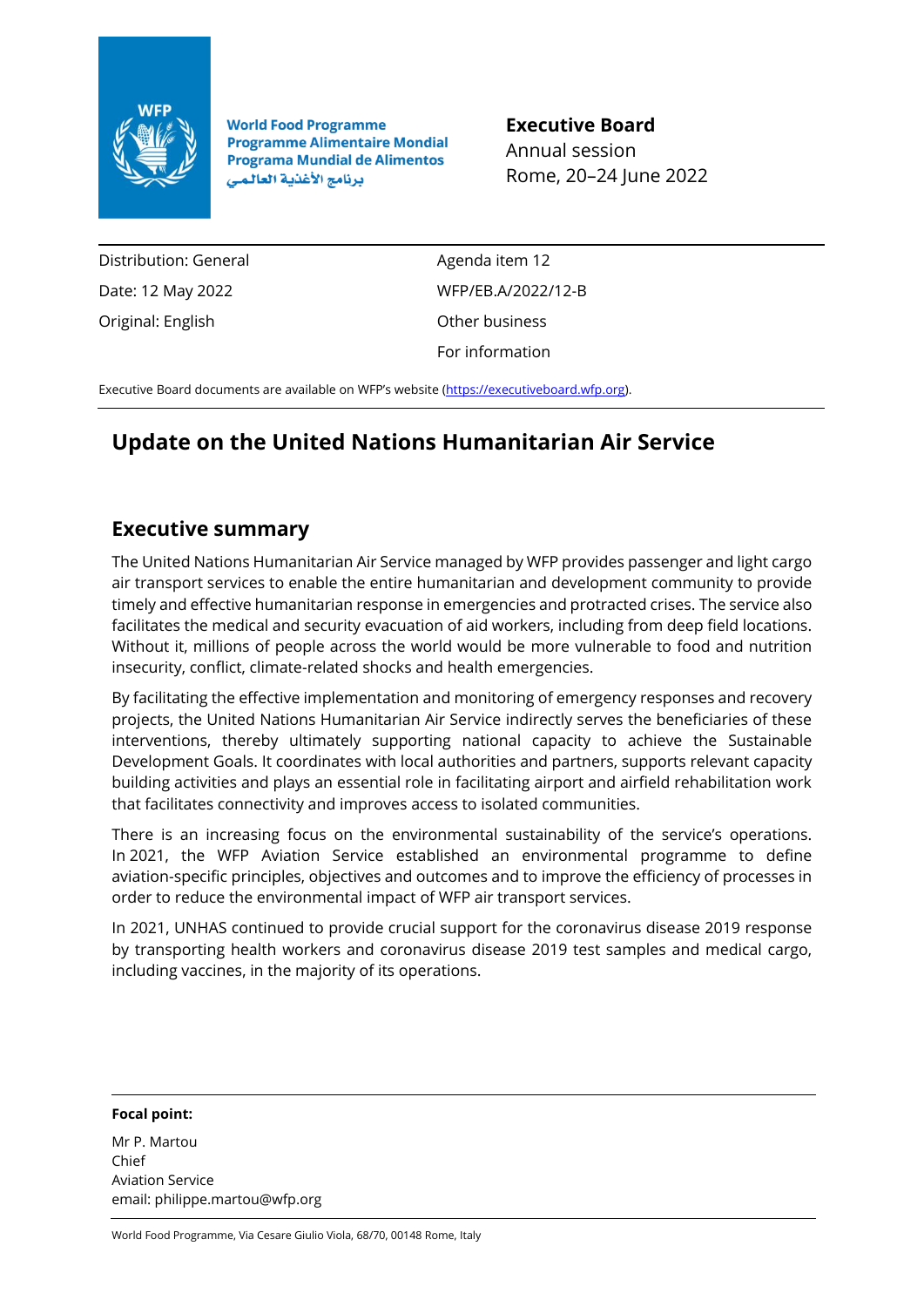According to ACAPS,<sup>1</sup> humanitarian access deteriorated in 2021 compared to 2020. Reduced access and greater vulnerability led to the opening of new United Nations Humanitarian Air Service operations in Equatorial Guinea, Guinea and Madagascar. In total, the United Nations Humanitarian Air Service managed 23 operations; all were continuously reviewed to assess access requirements against existing fleets and the capabilities of cleared commercial airlines. Based on this analysis, the United Nations Humanitarian Air Service was able to discontinue its operation in Equatorial Guinea and reduce the fleets used for other operations.

## **Introduction**

- 1. Established at the request of the United Nations High-Level Committee on Management in 2003, the United Nations Humanitarian Air Service (UNHAS) managed by WFP provides passenger and light cargo air transport services to enable timely and effective humanitarian response in emergencies and protracted crises. UNHAS also facilitates the medical and security evacuation of aid workers, including from deep field locations.
- 2. UNHAS enables the humanitarian community to reach populations affected by natural hazards, conflicts, epidemics and food insecurity whenever access constraints (such as poor road networks, long distances and insecurity) hamper emergency and recovery interventions. It provides critically needed air transport services to the entire humanitarian and development community, including United Nations entities, non-governmental organizations (NGOs) and diplomatic representatives involved in aid delivery to crisisaffected populations, enabling them to reach programme implementation sites. Without UNHAS, millions of people across the world would be more vulnerable to food and nutrition insecurity, conflict, climate-related shocks and health emergencies.
- 3. By facilitating the effective implementation and monitoring of emergency responses and recovery projects, UNHAS indirectly serves the beneficiaries of these interventions, thereby ultimately supporting national capacity to achieve the Sustainable Development Goals. UNHAS also contributes to these results by coordinating with local authorities and partners and providing capacity building that supports adherence to aviation safety standards in all areas of operation.
- 4. In collaboration with partners, UNHAS also plays an essential role in facilitating airport and airfield rehabilitation work that facilitates connectivity, improves access and enables cost-efficient operations by reducing reliance on helicopters in place of airplanes, thereby ultimately improving the well-being of isolated communities.

# **Overview of UNHAS operations and key activities in 2021**

5. In 2021, UNHAS operated in 23 countries: Afghanistan, Burkina Faso, Cameroon, Chad, Central African Republic, Democratic Republic of the Congo, Equatorial Guinea, <sup>2</sup> Ethiopia, Guinea, Haiti, Kenya, Libya, Madagascar, Mali, Mauritania, Mozambique, the Niger, Nigeria, Somalia, South Sudan, the Sudan, the Syrian Arab Republic and Yemen.

<sup>1</sup> ACAPS. 2021. *[Humanitarian Access Overview](https://www.acaps.org/sites/acaps/files/products/files/20210719_acaps_humanitarian_access_overview_july_2021.pdf)*.

<sup>&</sup>lt;sup>2</sup> In Equatorial Guinea, the United Nations Humanitarian Air Service was only operational between April and September 2021.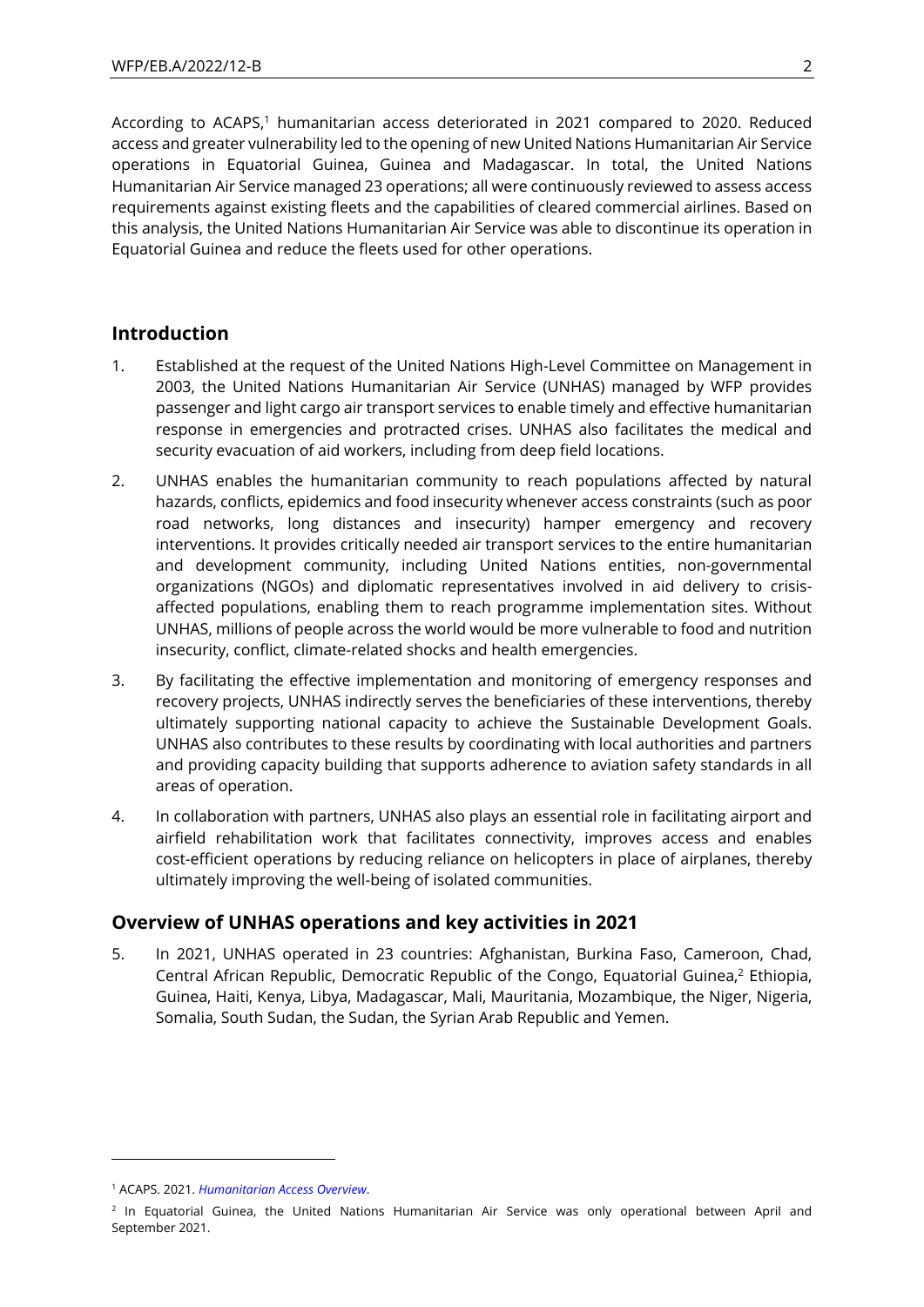| <b>UNHAS in numbers</b>                                                                 | 2020    | 2021    |
|-----------------------------------------------------------------------------------------|---------|---------|
| Passengers                                                                              | 248 026 | 325 112 |
| Cargo ( <i>mt</i> )                                                                     | 3975    | 5862    |
| Evacuations (medical, coronavirus disease 2019<br>(COVID-19), and security evacuations) | 1 3 7 3 | 3015    |
| User organizations                                                                      | 800     | 800     |
| Destinations                                                                            | 400     | 496     |

- 6. With the easing and removal of COVID-19 related restrictions over the course of the year, UNHAS performance gradually returned to pre-COVID levels, with key performance indicators (KPIs) recording higher values for 2021 compared to 2020. On average, more than 27,000 passengers and 488 mt of light humanitarian cargo were transported monthly through the 23 operations, using a fleet of more than 100 aircraft, of which 75 percent were fixed-wing and 25 percent rotary aircraft. Passengers from 800 organizations were transported; 54 percent were from NGOs, 39 percent from United Nations entities, 5 percent from other partners and media, and 3 percent from the diplomatic community.
- 7. The number of people needing humanitarian assistance and protection continued to increase in 2021, resulting in higher demand for UNHAS services in support of the entire humanitarian and development community. Following the launch of three new UNHAS operations in 2020, $3$  growing needs in 2021 resulted in the opening of three additional operations in Equatorial Guinea, in response to a sudden-onset emergency, in Guinea, in response to a humanitarian and health emergency, and in Madagascar, in response to a food and nutrition emergency driven by drought.
- 8. UNHAS also rapidly responded to escalating needs in countries with existing operations, scaling up its activities in Ethiopia in response to requests from the humanitarian community for access to the Tigray region and in Haiti in the aftermath of the 14 August earthquake to enable the transport of medical and humanitarian supplies and access to all programme sites for frontline workers supporting relief efforts. In Yemen, UNHAS reinforced its fleet and added regular connections to Marib following an escalation of conflict in the area.
- 9. UNHAS played a vital role in the response to the Afghanistan crisis following the Taliban takeover in August 2021, promptly relocating its aircraft to Islamabad, Pakistan and reinforcing its fleet to meet growing demands from the humanitarian community in Afghanistan, adding a helicopter and a fixed-wing aircraft during the most acute phase of the emergency. In the autumn, aviation security risk assessments were completed for all Afghan locations, which allowed UNHAS to gradually reopen the 20 pre-crisis domestic destinations and add two international airbridges one to Dushanbe, Tajikistan, in November and to Doha in December.
- 10. Given the operational adjustments required by the Afghanistan emergency, including the reconfiguration and repositioning of the fleet, a significant budget increase was needed to allow UNHAS Afghanistan services to continue. A large part of the augmented costs related to higher aircraft insurance premiums caused by the security situation. In fact, an analysis of the war risk insurance premiums paid before and after 16 August 2021 shows a significant increase: USD 302,677 was paid until 27 August, whereas USD 5,065,401 was paid following the resumption of UNHAS services to Afghanistan (on 28 August) until the end of the year. The accrued expense – USD 5 million – was for six aircraft (five fixed-wing and one rotary)

<sup>3</sup> In the Syrian Arab Republic, Burkina Faso and Mozambique.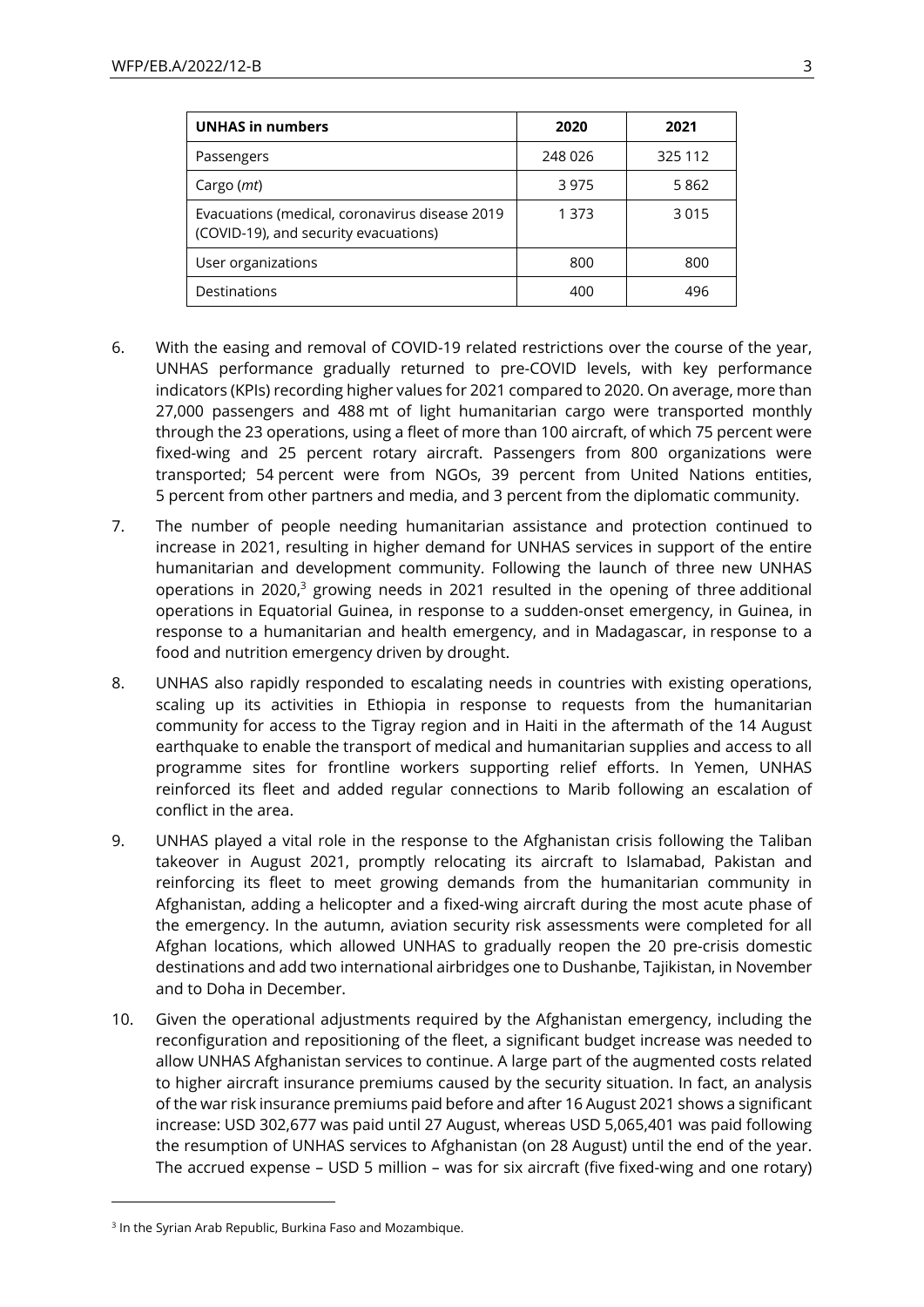operated by three WFP-chartered air carriers. This is very high considering that premiums for all other UNHAS operations in 2021 stood at USD 2.5 million for 64 aircraft operating in 14 countries, including Yemen and the Syrian Arab Republic.

- 11. Despite the extreme challenges posed by the COVID-19 pandemic, UNHAS has continued to serve the humanitarian and development communities by transporting medical samples from remote locations, transporting medical equipment and carrying out 50 COVID-19 in-country medical evacuations in 2021. During the year, 14 UNHAS operations also provided significant support for national efforts to transport and distribute COVID-19 vaccine.
- 12. In February 2020, WFP signed an indirect management delegation agreement with the Directorate-General for European Civil Protection and Humanitarian Aid Operations (DG ECHO) for a project entitled "Provision of Air Services in Support of DG ECHO-funded and other humanitarian aid projects in the Democratic Republic of the Congo, Mali and Kenya", previously known as ECHO Flight. The project is under review in 2022 under the updated title of "Vol humanitaire de l'UE – EU Humanitarian Aid Flight" (EU-HAF). The project is managed in a coordinated manner that ensures continued coordination of UNHAS and EU-HAF services and leverages the experience and existing partnerships of the two services to optimize operational outputs and offer effective and efficient air services for humanitarian communities across the three countries. In 2021, a total of 12,075 passengers and 208.5 mt of cargo were transported on WFP-managed EU-HAF flights in the three countries.

#### **UNHAS and the United Nations Humanitarian Booking Hub**

- 13. Following the successful use of the United Nations booking hub web platform for the WFP Global Air Passenger Service, in 2021 the collaboration was expanded to launch UNHAS operation web pages manageable in self-service mode at the country level. The pages provide updates on the services and activities implemented by UNHAS for the benefit of all who use UNHAS services.
- 14. Since 2021 WFP Aviation has been working on using the United Nations booking hub to offer a more user-friendly booking process. Currently, users can book their flights on the hub for seven UNHAS operations; the roll-out of the new booking system for the remaining 15 operations is in progress.
- 15. Other initiatives being developed with the booking hub web platform are a passenger database and a registration portal for organizations that require UNHAS services.

#### **WFP Aviation environmental and sustainability programme**

- 16. WFP launched its aviation environmental and sustainability programme in May 2021 with the aim of operationalizing WFP's commitment to continuously improving its environmental impact and reducing the carbon footprint of its activities. The programme drives the Aviation Service to achieve further progress on climate and environmental issues through a series of objectives: to measure, report and reduce carbon emissions; to promote alternative fuels; to increase operational efficiency; to optimize flight procedures ( $CO<sub>2</sub>$  and noise reduction); and to develop a carbon offset strategy in synergy with the WFP corporate carbon offset initiative.
- 17. In 2021, key achievements of the programme included:
	- ➢ the development of strategic environmental KPIs to automatically measure CO<sup>2</sup> emissions for WFP-chartered aircraft;
	- $\triangleright$  the integration of environmental clauses into all fuel and aircraft charter agreements;
	- $\triangleright$  the inclusion of environmental parameters in the procurement process;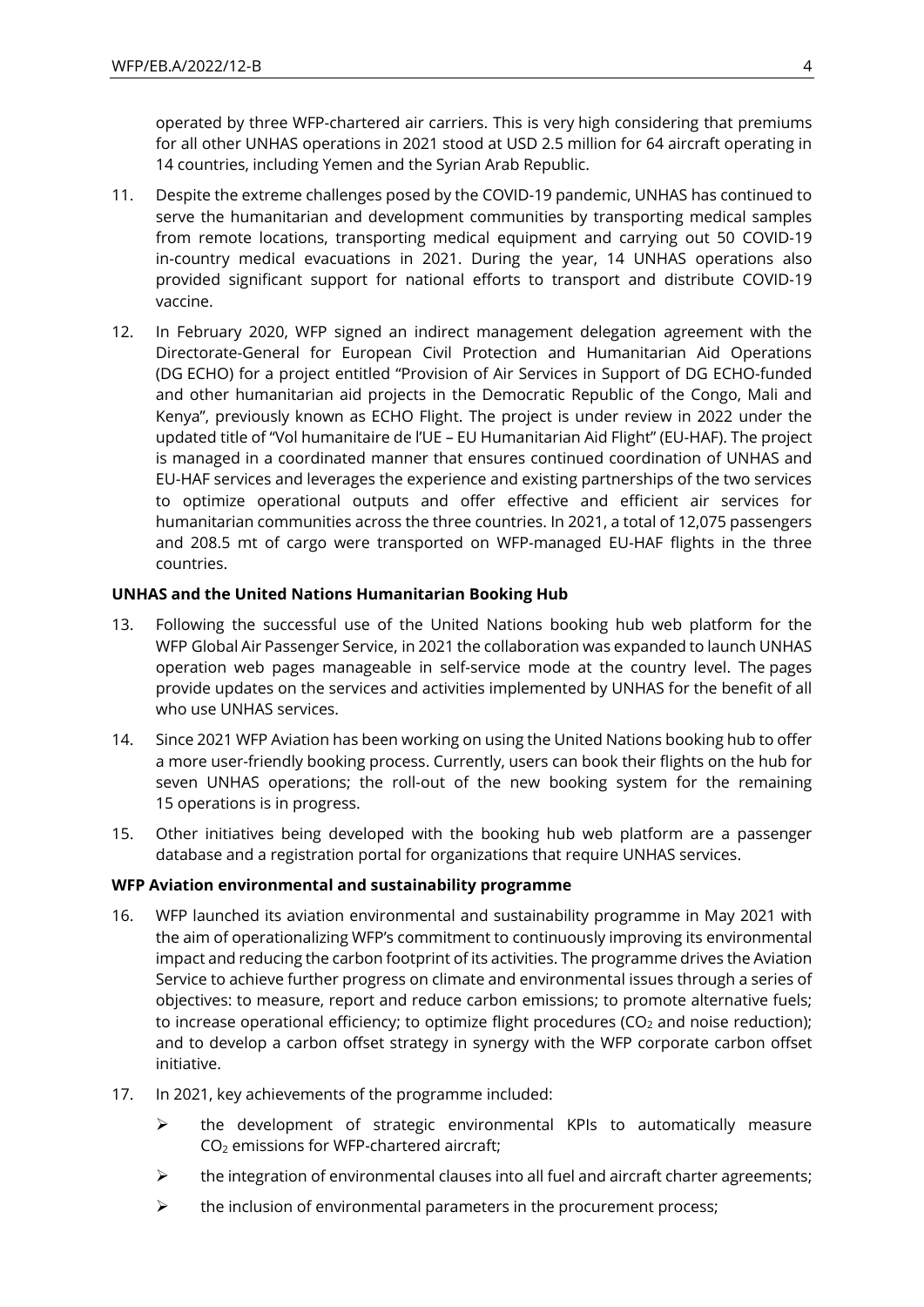- $\triangleright$  the review of donor proposals and periodic reports with the aim of embedding in them an environmental component;
- $\triangleright$  including the use of an environmental management system as a minimum contracting requirement for all chartered air carriers starting from 1 January 2023; and
- $\triangleright$  the launch of environmental awareness-raising campaigns.
- 18. In addition, a case study was conducted to assess opportunities to minimize aircraft fuel usage and emissions as defined by the International Civil Aviation Organization (ICAO) (Doc 10013). The analysis of emissions and relevant KPIs resulting from the implementation of ICAO technical measures applied by selected air operators on five WFP-chartered aircraft for three months showed a decrease in fuel consumption of 2 percent compared to previous months. If these fuel saving margins were maintained for all aircraft, it would yield an annual net saving of USD 1 million in fuel purchased. The study is being expanded to cover 50 percent of the long-term chartered fleet, with the results expected in autumn 2022.
- 19. Organized and chaired by WFP, the first humanitarian aviation environmental summit was held in March 2022 in Cairo and was attended by more than 60 high-level delegates from civil aviation authorities, international organizations, aircraft manufacturers, air operators and fuel providers. Technical and panel discussions explored opportunities and innovative ways to improve the environmental sustainability of humanitarian aviation, along with related challenges.

#### **UNHAS funding overview**

- 20. The budget for UNHAS operations in 2021 was USD 343.2 million. UNHAS is a demand-driven common service for the entire humanitarian and development community that depends on voluntary donor contributions from countries and multilateral funds to sustain its operations.
- 21. The need to promptly reconfigure, reduce or scale up operations based on evolving humanitarian needs on the ground requires continuous review and assessment of the requirements for humanitarian access and the ability of the existing UNHAS aircraft fleet to meet those requirements, as well as the availability and capacity of commercial airlines cleared by the Department of Safety and Security.
- 22. As humanitarian access deteriorated in 2021, a consequent increase in demand for UNHAS operations and capacities created funding challenges for most operations. A detailed overview of the 2021 financial situation of all UNHAS operations and the 2022 funding requirements will be presented to the Executive Board during its 2022 annual session.
- 23. Any gaps in resourcing for UNHAS will lead to a reduction in services provided or a complete suspension of air operations, leaving the humanitarian community with limited, unsafe or no options to reach remote locations where humanitarian activities are needed. Unless action is taken to improve the sustainability of funding for UNHAS, financial unpredictability will continue to affect the service and threaten humanitarian access to the most vulnerable people and communities.
- 24. To tackle this issue WFP is setting up a centralized mechanism for direct multilateral contributions to UNHAS operations, from which funds can be reallocated to country strategic plans using a transparent process approved by the Deputy Executive Director. Through this approach, the Aviation Service would propose an allocation of funds to a particular country strategic plan following an in-depth financial and operational review of all UNHAS operations to prioritize funding allocation. The allocation would be presented for approval to the Director of the Supply Chain Operations Division; upon approval of the proposed allocation the funds would be reallocated. The mechanism, developed in consultation and coordination with the Corporate Finance, Corporate Planning and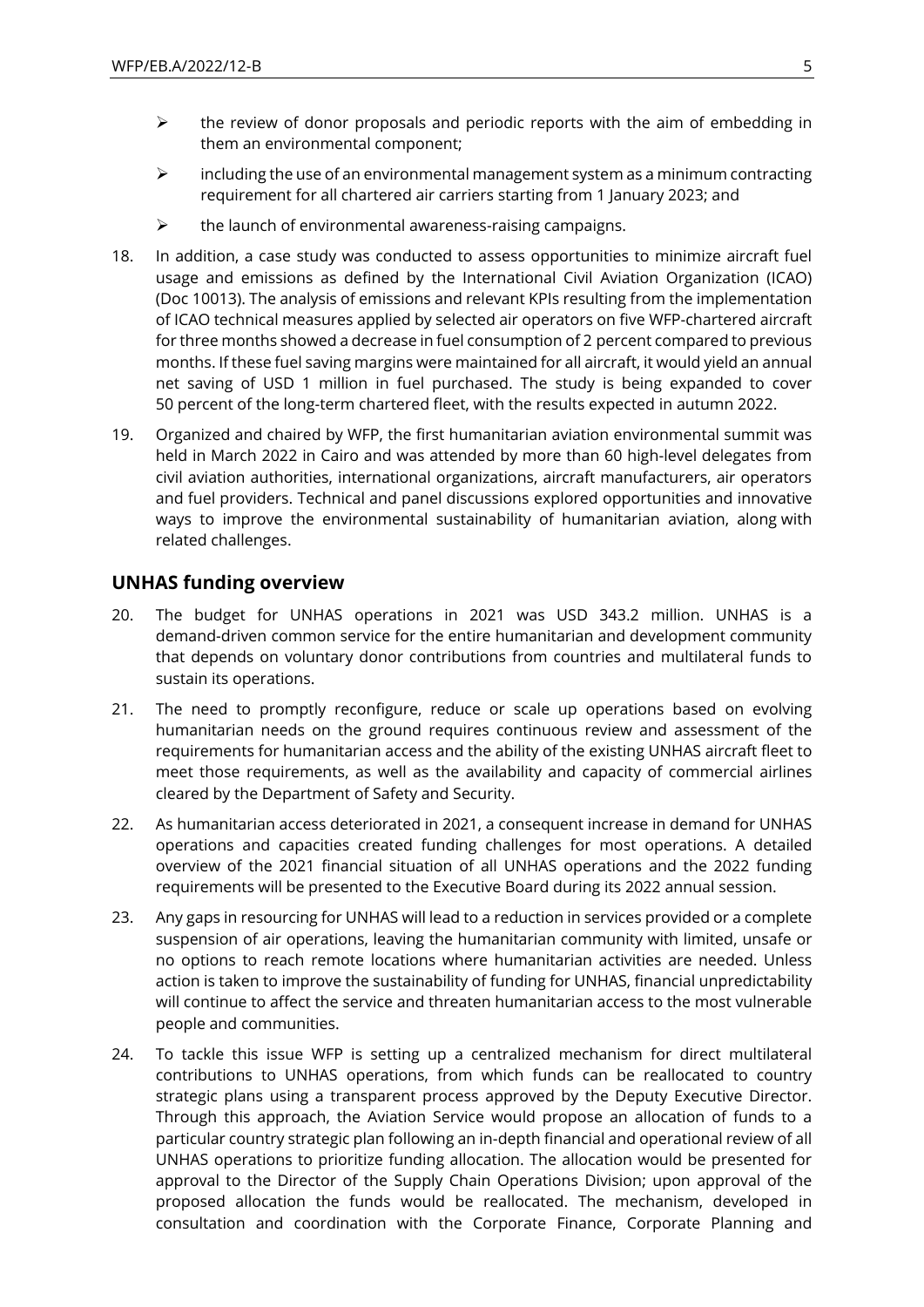Performance, Public Partnerships and Resourcing, and Supply Chain Operations divisions, is in the final stages of testing.

#### **WFP Aviation operational key performance indicators**

- 25. In 2021, all operational indicators registered an improvement compared to 2020:
	- ➢ *Cost efficiency*: the operational cost per passenger kilometre<sup>4</sup> decreased from USD 1.86 in 2020 to USD 1.72 in 2021, demonstrating improved cost efficiency. The higher operational cost per passenger kilometre recorded in 2020 resulted from COVID-19 travel restrictions in force during the peak of the pandemic.
	- ➢ *Environmental efficiency*: in 2021, total CO<sup>2</sup> emissions for all WFP-chartered aircraft were 160,333 mt, a decrease from the 2020 figure of 184,559 mt, mainly due to the reduced activity of the Global Air Passenger Service. <sup>5</sup> As recently as 2018, total  $CO<sub>2</sub>$  emissions stood at 252,112 mt, showing the significant progress made by WFP in reducing the carbon footprint of its aviation activities.
	- ➢ *User satisfaction*: passenger satisfaction survey (PSS) and provision of access satisfaction survey (PASS) rates are aggregated at the global level. The overall user satisfaction for UNHAS services in 2021 stood at 94 percent, based on PSS and PASS conducted at the country level. This shows a significant increase compared to the 2020 user satisfaction of 83 percent, which mainly resulted from the disruption of UNHAS services due to COVID-19.

| <b>UNHAS operation</b>           | User satisfaction rate                                      |                                               |
|----------------------------------|-------------------------------------------------------------|-----------------------------------------------|
|                                  | <b>PASS - Provision of</b><br>access satisfaction<br>survey | <b>PSS - Passenger</b><br>satisfaction survey |
| Afghanistan                      | 94%                                                         | 99%                                           |
| Burkina Faso                     | 91%                                                         | 90%                                           |
| Cameroon                         | 88%                                                         | 96%                                           |
| Central African Republic         | 89%                                                         | 90%                                           |
| Chad                             | 92%                                                         | 97%                                           |
| Democratic Republic of the Congo | 93%                                                         | 97%                                           |
| Ethiopia                         | 96%                                                         | 97%                                           |
| Guinea                           | 100%                                                        | 92%                                           |
| Haiti                            | 94%                                                         | 92%                                           |
| Kenya                            | 88%                                                         | 96%                                           |
| Libya                            | 96%                                                         | 92%                                           |
| Madagascar                       | 100%                                                        | 94%                                           |
| Mali                             | 100%                                                        | 77%                                           |
| Mauritania                       | 100%                                                        | 97%                                           |

<sup>4</sup> The operational cost per passenger kilometre is calculated for each flown passenger. For each aircraft contract costs are calculated per block hour. The actual fuel consumption of the aircraft and the fuel price at the location where the aircraft is based are used to calculate the fuel costs per block hour.

<sup>5</sup> Note that environmental efficiency does not take into account ad hoc charter contracts for WFP headquarters.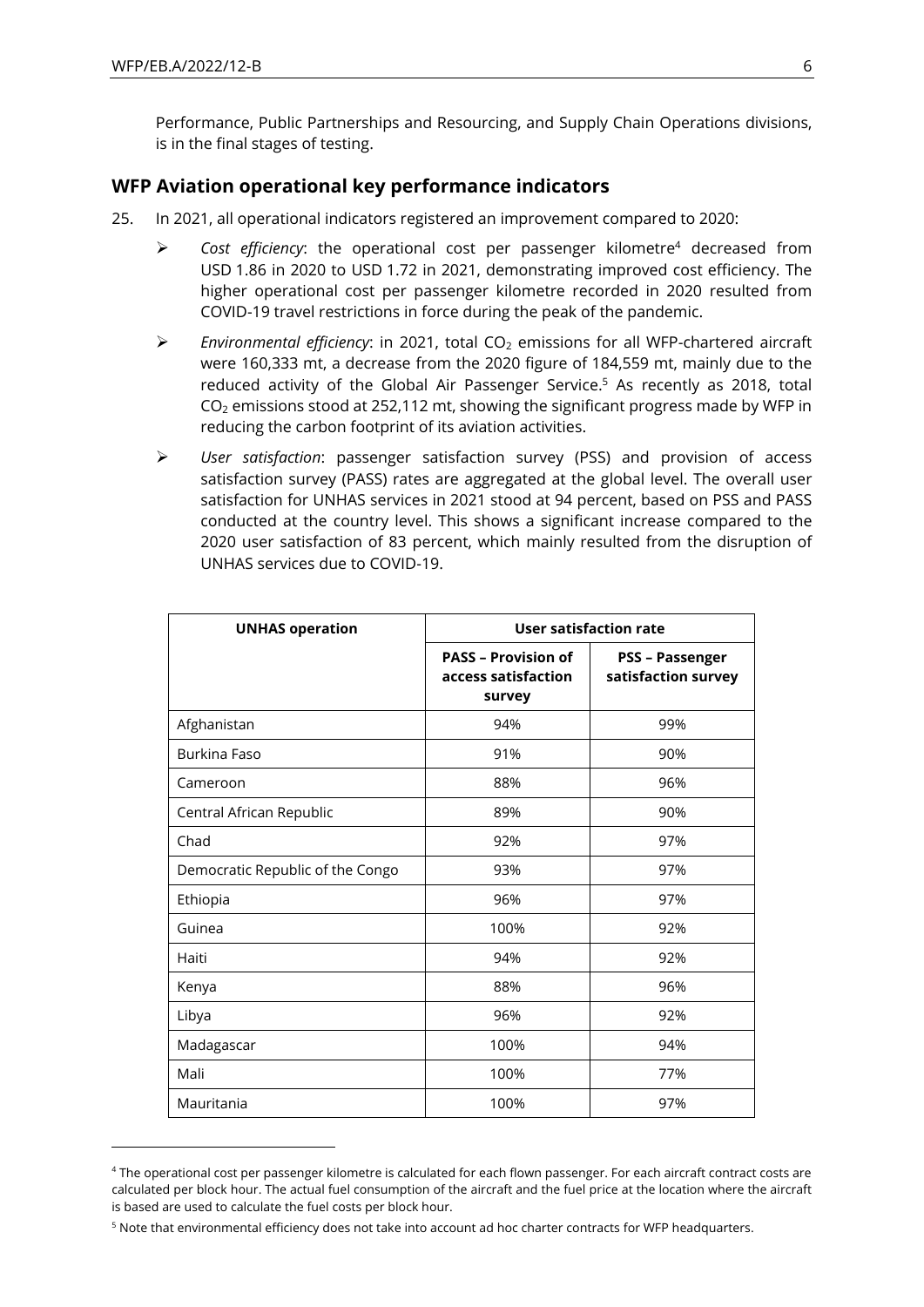| <b>UNHAS operation</b>                                         | User satisfaction rate                                      |                                               |
|----------------------------------------------------------------|-------------------------------------------------------------|-----------------------------------------------|
|                                                                | <b>PASS - Provision of</b><br>access satisfaction<br>survey | <b>PSS - Passenger</b><br>satisfaction survey |
| Mozambique                                                     | 100%                                                        | 93%                                           |
| Niger (the)                                                    | 91%                                                         | 91%                                           |
| Nigeria                                                        | 90%                                                         | 97%                                           |
| South Sudan                                                    | 97%                                                         | 96%                                           |
| Somalia                                                        | 100%                                                        | 94%                                           |
| Sudan                                                          | 100%                                                        | 100%                                          |
| Syrian Arab Republic                                           | 100%                                                        | 99%                                           |
| Yemen                                                          | 92%                                                         | 90%                                           |
| Overall/average                                                | 95%                                                         | 94%                                           |
| <b>Overall user satisfaction with</b><br><b>UNHAS services</b> | 94%                                                         |                                               |

### **Progress on external audit recommendations**

- 26. In line with corporate requirements, an external audit of WFP Aviation was carried out from 19 July 2019 to 31 January 2020. The audit focused on WFP Aviation headquarters in Rome and aviation field operations in Mali, Kenya, Somalia and South Sudan. Audit activities included physical visits by the External Auditor to those locations at various times during the audit process.
- 27. The External Auditor made 16 recommendations, all of which WFP fully or partially accepted. WFP has taken concrete steps on all 16 recommendations. To date, 12 recommendations have been formally closed and the implementation of the remaining four recommendations is under way.
- 28. The external audit highlighted the importance of aviation activities for the United Nations and the wider humanitarian community. It concluded that an aviation operations policy document should be developed to define the scope of WFP's mandate, applicable flight coordination mechanisms, identification criteria for user registration with UNHAS and for benefitting from aviation services, the relationship between the Aviation Service and the Aviation Safety Unit and applicable funding rules.
- 29. The draft aviation policy sets out the vision, objectives, principles and partnerships that frame WFP Aviation/UNHAS operations and describes the aviation governance framework. The policy is grounded in the humanitarian principles and WFP's commitment to provide common services to all humanitarian actors. The policy states the objectives of WFP aviation services, namely to provide common, specialized and on-demand aviation services to the humanitarian community and critical partners such as other United Nations entities, NGOs and the diplomatic community; to act as a facilitator between aviation and humanitarian stakeholders in aviation emergency preparedness and response; and to strengthen aviation systems and capacities at the regional and national levels. The policy also describes the role of essential enablers – partners, sustainable funding and knowledge and skills – in achieving the policy objectives and outlines next steps in implementation and monitoring. The draft policy is currently in its final phases of internal clearance, following which it will be shared with the Executive Board.